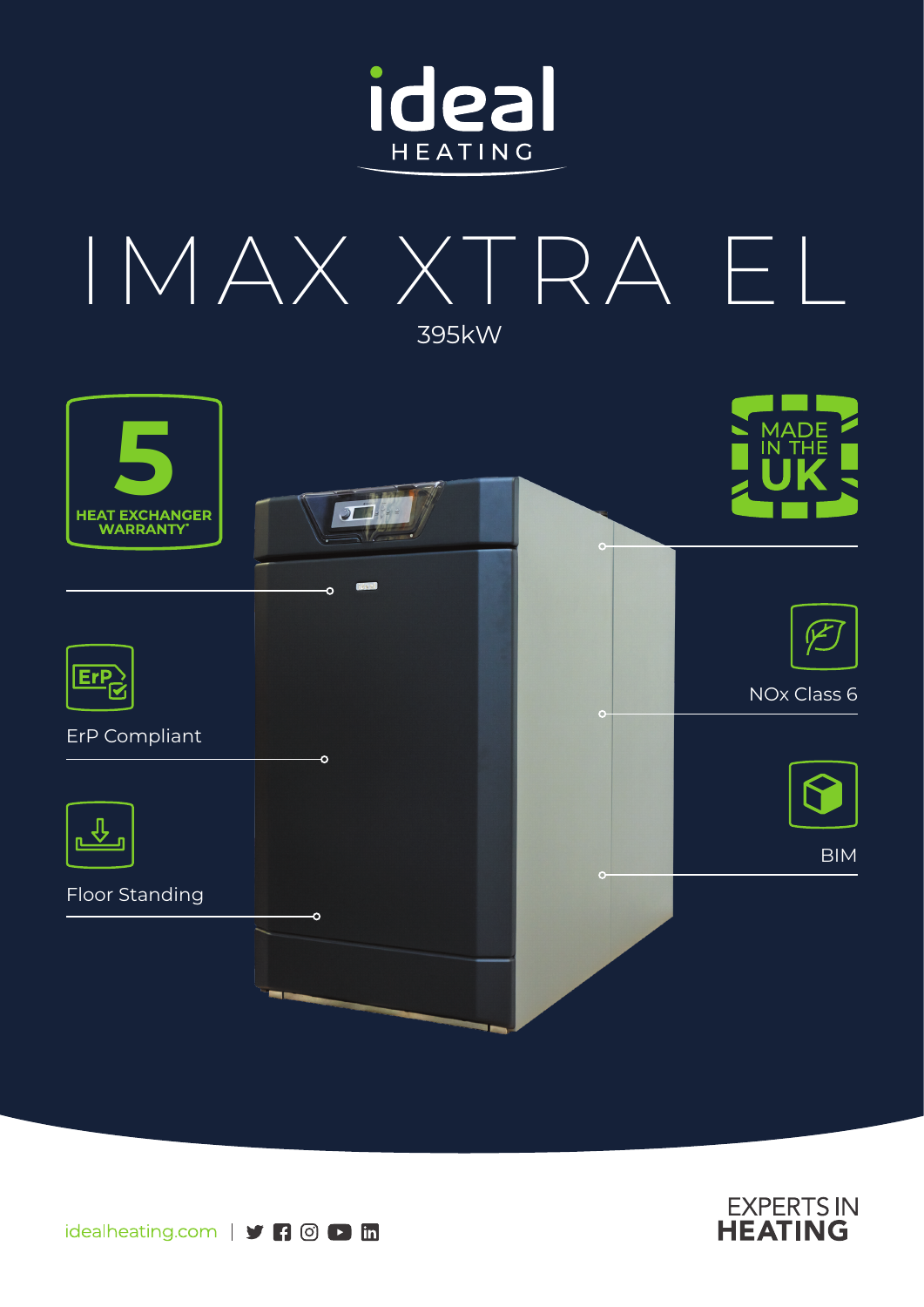# Features & Specification

The Imax Xtra EL range of condensing boilers is available in 10 models with outputs from 320 to 1240kW. Suitable for floor standing applications in either single or multiple installations.

- Simple control interface with large backlit display
- Volt free contacts
- 0-10V BMS operation standard
- Robust aluminium silicon alloy heat exchanger
- Suitable for single or multiple installations
- Up to 109.8% part load at 30% output
- NOx <40mg/kWh
- Natural Gas
- ErP compliant



### DIMENSIONS & CLEARANCES

The following minimum clearances must be maintained for operation and servicing:





BOILER ASSEMBLY EXPLODED VIEW **(620kW MODEL SHOWN)**

### **KEY**

- **1.** Control module
- **2.** External condensate trap
- **3.** Water pressure switch
- **4.** Fan
- **5.** Gas valve
- **6.** Whirlwind
- **7.** Gas inlet
- **8.** Heat exchanger
- **9.** Air inlet
- **10.** Burner manifold
- **11.** Air pressure switches
- **12.** Ignition / detection electrode
- **13.** Manifold Flow Return
- **14.** PCB

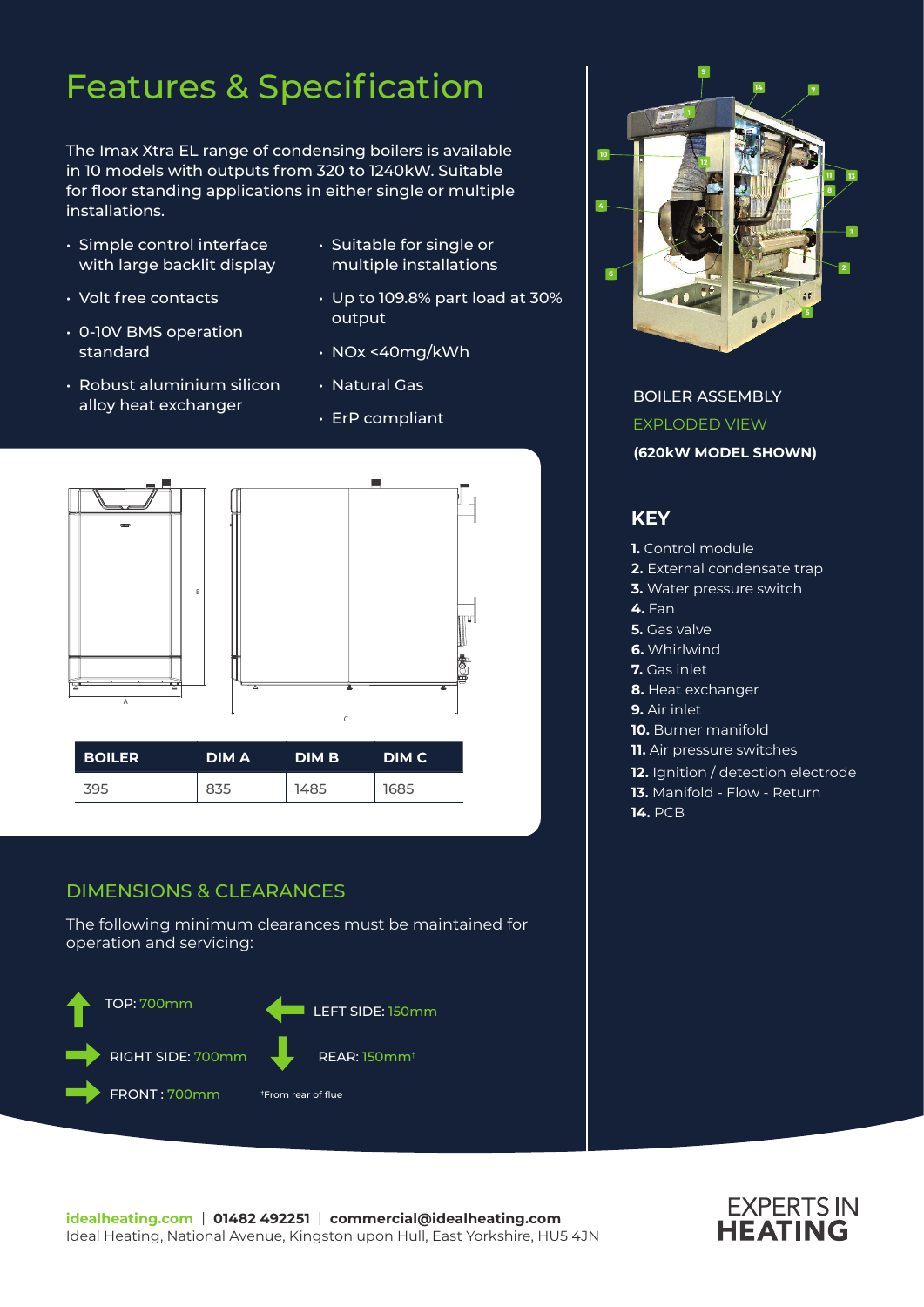# TECHNICAL SPECIFICATIONS IMAX XTRA EL 395kW

#### GENERAL

| Dry Weight                             | ka   | 451                                             |
|----------------------------------------|------|-------------------------------------------------|
| <b>Boiler Dimensions</b>               | mm   | 1485 (H)<br>$\times$ 835 (W)<br>$x$ 1685 (D)    |
| <b>Boiler Clearances</b>               | mm   | Front: 700<br>Left Side: 150<br>Right Side: 700 |
|                                        |      | Top: 700                                        |
|                                        |      | Rear:150 <sup>t</sup>                           |
| Seasonal Efficiency (Building Regs L2) | $\%$ | 96.8                                            |
| Min/Max Gas pressure (Nat Gas)         | mbar | $15-20$                                         |
| <b>Noise</b>                           | dBA  | 560                                             |

#### BURNER PRE MIX

| Fuel                                      | (Type G20) | Natural Gas    |
|-------------------------------------------|------------|----------------|
| Fuel Consumption (Nat Gas)                | $m^3/h$    | 39.8           |
| Flame Protection                          |            | Ionisation     |
| Ignition                                  |            | Spark          |
| Boiler Output (Mean 70°C)                 | kW         | 72.6-368.3     |
| Boiler Output (Mean 40°C)                 | kW         | 80.5-399.5     |
| Boiler Input (Gross cv)                   | kW         | 417.5          |
| Gas Inlet Size                            |            | G2"            |
| NOx Rating/emissions at 0% O <sub>2</sub> | mg/kWh     | Class 6 (38.6) |

#### **HYDRAULICS**

| Hydraulic Resistance ( $11^{\circ}$ C $\Delta$ T)   | mbar         | 330                              |
|-----------------------------------------------------|--------------|----------------------------------|
| Hydraulic Resistance (20 $\degree$ C $\triangle$ T) | mbar         | 96                               |
| Nominal Flow Rate ( $11^{\circ}$ C $\Delta$ T)      | I/s          | 8.6                              |
| Nominal Flow Rate (20 $\degree$ C $\triangle$ T)    | I/s          | 4.7                              |
| Min Flow Rate (20°C AT) (MAX MOD)                   | 1/s          | 0.94                             |
| Min Flow Temperature                                | $^{\circ}$ C | 30                               |
| Max Flow Temperature                                | $\circ$ C    | 90                               |
| Min Working Pressure                                | bar          | 1                                |
| Max Working Pressure                                | bar          | 6                                |
| Max Static Head Of Water                            | metres       | 61                               |
| Condensate Connection                               | mm           | 21.5                             |
| High Limit Set Point                                | $\circ$ C    | 100 flow, 100<br>return 105 H/Ex |
| Flow & Return Size                                  |              | G3"                              |
| <b>Water Content</b>                                | litres       | 53.3                             |

#### FLUE/AIR INLET

| Flue Size                  | mm 250         |       |
|----------------------------|----------------|-------|
| Flue Gas Volume            | $m^3/h$ 583.3  |       |
| Flue Gas Temperature 80/60 | $\circ$ $\cap$ | 50-63 |
| Max Flue Resistance        | Da.            | חרו   |

#### ELECTRICAL

| <b>Electrical Supply</b>   |      | 230/240V 50Hz 1 Ph |
|----------------------------|------|--------------------|
| Current (Max No Pump)      | amp  | 2.57               |
| Power Consumption          | watt | 592                |
| Modulating Input           | V/dc | $O-1OV$            |
| <b>Fuse Rating</b>         | amp  | 7                  |
| Controls Voltage           | V    | 24 or 240          |
| <b>Insulation Class IP</b> |      | IP20               |

#### CONTROL OPERATION

| On/Off 0-10V DC              | Yes |
|------------------------------|-----|
| OpenTherm                    | Yes |
| <b>High Limit Protection</b> | Yes |
| Low Water Protection         | Yes |
| Volt Free Common Alarm       | Yes |
| <b>Boiler Run Indication</b> | Yes |

#### OPTIONAL EXTRAS

| Modulating Sequencer Kit, including DHW Tank<br>Kit, Plant Room Sensor Kit, 6 Zone Expansion Kit | Yes |
|--------------------------------------------------------------------------------------------------|-----|
| Programmable Room Thermostat Kits                                                                | Yes |
| Outside Sensor Kit                                                                               | Yes |
| DHW Tank Sensor Kit                                                                              | Yes |
| Safety Interlock Kit                                                                             | Yes |
| <b>BACNet Gateway Kit</b>                                                                        | Yes |
| LONWorks Gateway Kit                                                                             | Yes |
| <b>MODBus Gateway Kit</b>                                                                        | Yes |
| Remote Access Kit                                                                                | Yes |
| Pump Kits                                                                                        | Yes |
| Sealed System Services Flow Manifold Kit                                                         | Yes |
| Inlet Air Filter Kit                                                                             | Yes |
| Condensate Pump Kit                                                                              | Yes |
| Room Sealed Air Duct Kit                                                                         | Yes |

\*5 year heat exchanger warranty subject to terms and conditions. Terms & conditions available at idealheating.com 2 year parts and labour warranty as standard.

**GET A QUOTE Y FI © D in idealheating.com** | **01482 492251** | **commercial@idealheating.com**